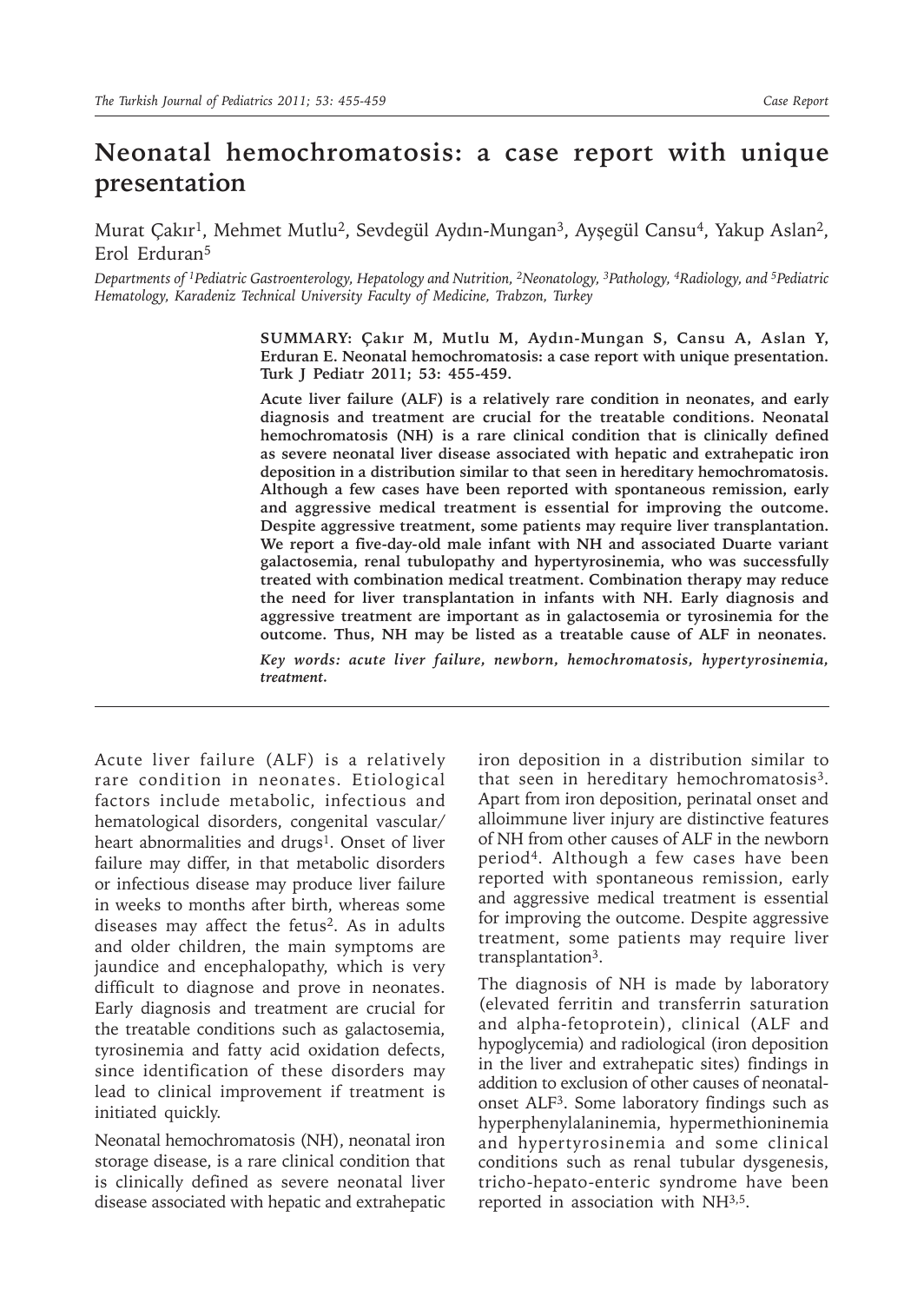In this manuscript, we report a typical case of NH and associated Duarte variant galactosemia, renal tubulopathy and hypertyrosinemia who was successfully treated with combination medical treatment. We discuss the associated conditions, medical treatment options and outcome of NH.

## **Case Report**

A five-day-old male infant was admitted to our neonatal unit with the complaints of umbilical hemorrhage and jaundice. He was born from a gravida 2, para 1 (G2P1) mother at 38 weeks of gestation. There was no parental consanguinity or family history of metabolic disorders or liver disease. The first pregnancy was terminated with curettage in the early period. The current patient had a birth weight and length of 3150 g and 50 cm, respectively. He was breastfed and there was no history of vomiting, diarrhea, pale-colored stool, or convulsion. Physical examination revealed jaundice and mild ascites. No hepatosplenomegaly or dysmorphic feature was observed.

Initial laboratory examination revealed hemoglobin 14.1 g/dl, white blood cells 8600/mm3 and thrombocytes 142000/mm3. Serum glucose was 29 mg/dl, aspartate aminotransferase 797 U/L (10-38), alanine aminotransferase 130 U/L (10-41), total/direct bilirubin 15.6/9.3 mg/dl, gamma glutamyl transferase 22 U/L (5-61), alkaline phosphatase 1198 U/L (35-130), and albumin 2.6 g/dl (3.4-4.8). Coagulation parameters showed that prothrombin time was 27.3 seconds and international normalized ratio (INR) was 3.54. Fibrinogen level was 125 mg/dl (200-400). Blood gas analysis was normal. Serum ammonia and lactate levels were 27 Umol/L (15-55) and 26.5 mg/dl (4.5-19.8), respectively. Urine analysis revealed pH 5.5 and density 1005, and protein and glucose were negative. Urinary reducing substance was slightly positive. Tubular phosphate reabsorption was 75% (65% in the second examination). The lipid profile was normal. Ophthalmic examination for cataract was negative. Echocardiography revealed secundum type atrial septal defect.

Serum alpha-fetoprotein level was 350,900 ng/ ml (normal range: 50000-100000 ng/ml), and tandem mass and urinary organic and amino acids were sent for metabolic examination.

Alpha-1 antitrypsin level was <20 ng/ml (90- 200 ng/ml), but alpha-1 antitrypsin deficiency was ruled out by MM genotype. Studies for infectious diseases including viral hepatitis B, hepatitis C, cytomegalovirus, Epstein-Barr virus, adenovirus, and herpes simplex virus were non-diagnostic.

The iron panel was studied for neonatal NH and revealed high ferritin levels: 21769 ng/ml and 21960 ng/ml (normal range: 47- 554 ng/ml) in the second examination, and transferrin saturation was 99%. Abdominal magnetic resonance imaging (MRI) examination documented decreased T2 signal intensity of hepatic parenchyma and pancreas relative to the spleen, suggesting hemochromatosis (Fig. 1).

A diagnosis of NH was made based on clinical (hypoglycemia and ALF), laboratory (high ferritin and transferrin saturation) and radiological examination (decreased T2 signal intensity of hepatic parenchyma and pancreas) in addition to the exclusion of other etiologies. However, the abnormal clotting profile precluded the confirmation of diagnosis by liver biopsy.

Exchange transfusion was performed for NH with the objective of removing maternal alloantibodies, followed by intravenous immunoglobulin (IVIG) administration (1 g/kg). A prominent decrease was observed in ferritin levels (decrease to 1000 ng/ml) and coagulation parameters within three



**Fig. 1.** Axial T2-weighted MRI documented siderosis of the liver and pancreas. Decreased intensity of hepatic parenchyma (white star) and pancreas (white arrow) relative to the spleen is shown (black star).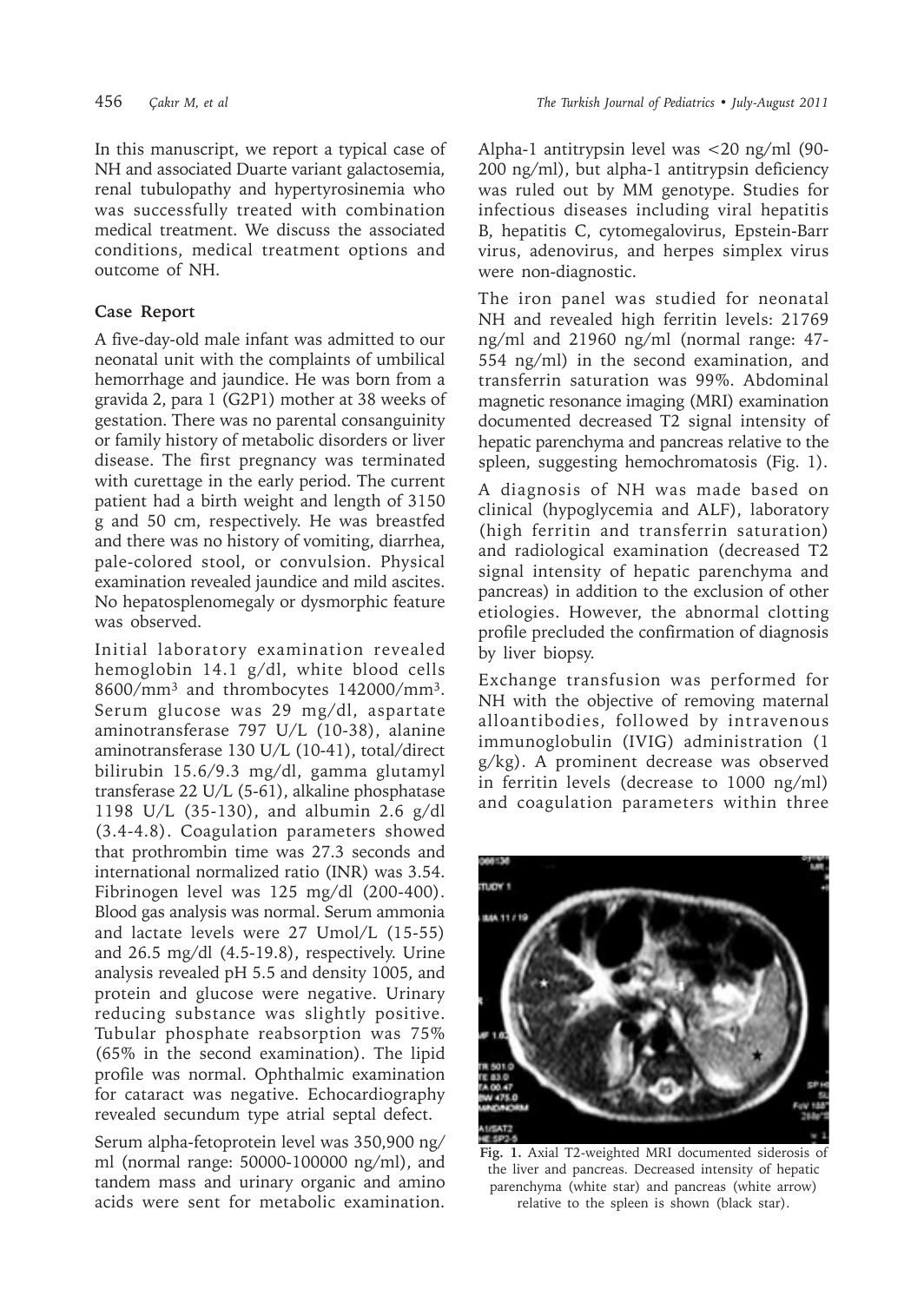

days, but they began to increase thereafter. He was listed for liver transplantation due to severe coagulopathy (INR: 2.24 despite 3 fresh frozen plasma/per day) and cholestasis (total bilirubin: 16 mg/dl). As a last resort, an antioxidant cocktail including vitamin E (25 IU/kg/day, orally), N-acetylcysteine (100 mg/kg, intravenously) and selenium (3 µg/kg, orally) in addition to deferoxamine (30 mg/kg/ day, intravenously) was begun. Ferritin levels begin to decrease gradually and were <500 ng/ml at the end of three weeks. Coagulopathy and cholestasis were improved, and the patient was discharged on day 35 (Fig. 2).

During the hospitalization period, plasma and urine amino acid profile and urinary organic acids analysis were reported. Only plasma tyrosine level was high [749 uM (normal: 13-200)], but other metabolites including methionine and phenylalanine were within the normal limits. Urine amino acid profiles revealed generalized aminoaciduria. On the other hand, one week later, urine succinylacetone was reported as negative. Based on these findings, we ruled out tyrosinemia. Plasma acylcarnitine profile was also normal. Erythrocyte galactose-1-phosphate uridylyltransferase level was low [1.93 U/g Hb (>3.0)] and total galactose level was high [18 mg/dl  $(<10)$ ]. During this period, the patient was fed with lactose-free diet for three days, thereafter discontinued because of absence of cataract, negative urinary reducing substance and absence of GALT mutation analysis for the classic galactosemia (Q188R, N314D and S135L). He only had Duarte variant **(D2)** (homozygote N314D mutation).

The patient is now 6 months of age and is being followed in the outpatient pediatric hepatology clinic in good condition. Ferritin levels were

267 ng/ml, liver enzymes were mildly increased and liver function tests were normal at the final visit. Liver biopsy revealed mild fibrosis and mild cholestasis with multinuclear hepatocyte formation and negativity for iron staining (Fig. 3).

## **Discussion**

In this manuscript, we report a newborn with NH successfully managed with medical treatment. Additionally, he had renal tubulopathy and high tyrosine levels that led us to suspect the diagnosis of NH. Although elevated ferritin levels and transferrin saturation, iron deposition in the liver and pancreas and additional findings support the diagnosis of NH, hepatic iron deposition may also be seen in bile acid synthesis defects, neonatal lupus, echovirus infections, mitochondrial cytopathy, and tyrosinemia3. Additionally, high alpha-fetoprotein levels, high tyrosine levels and tubulopathy supported the diagnosis of tyrosinemia. Nevertheless, urine succinylacetone was reported as negative. Mackay et al.6 reported that elevated tyrosine and methionine levels, particularly an increased tyrosine/serine ratio, should alert the physician for NH after excluding the inborn errors of metabolism during newborn screening programs. ALF, hypoglycemia and tubulopathy may be seen in classical galactosemia, but absence of cataract and GALT mutation in addition to negative urinary reducing substance ruled out the diagnosis. This patient had Duarte variant (D2)



**Figure 3.** Liver biopsy at the age of 6 months: note mild fibrosis and cholestasis and multinuclear hepatocyte formation (hematoxylin&eosin [H&E] x 400 and trichrome staining x100).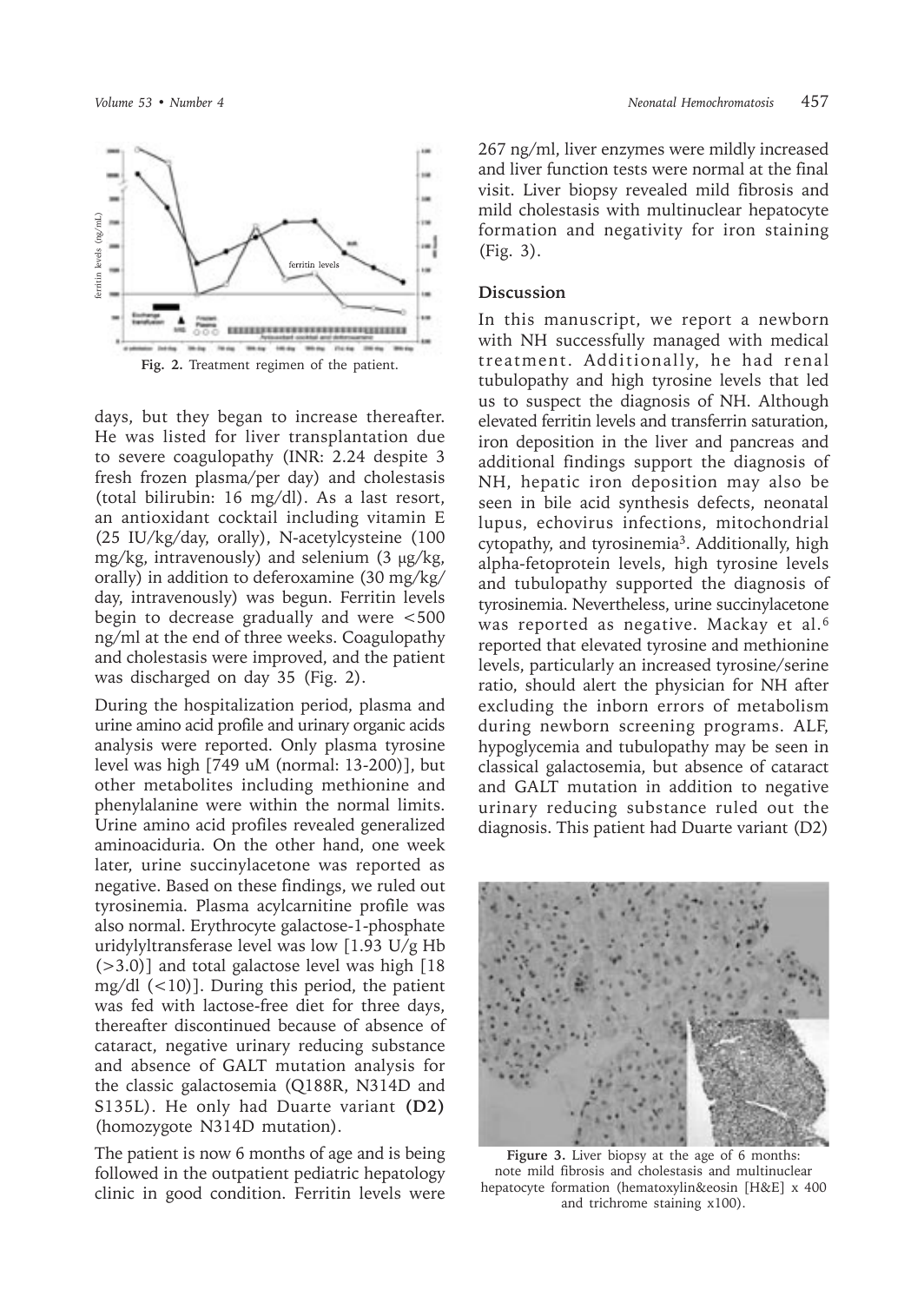galactosemia. It is a mild to asymptomatic condition that results from partial impairment of galactose-1-phosphate uridylyltransferase. Tubulopathy is uncommon in these patients<sup>7</sup>. Although we did not perform renal biopsy, we thought that the renal tubulopathy in our patient was mainly related with NH. It was shown that severe proximal tubular dysgenesis due to decreased hepatic angiotensinogen synthesis may be seen in NH**<sup>5</sup>**.

Medical treatment must be initiated as early as possible after the diagnosis of NH is made. Although spontaneous remission has been reported in a few cases, most infants do not survive without treatment<sup>3</sup>. Medical treatment includes antioxidant cocktail in addition to iron chelator, IVIG and double volume exchange transfusion. Patients unresponsive to these treatment options must be listed for liver transplantation<sup>3</sup>.

Maternal alloimmunity directed to the fetal liver hepatocytes is the main hypothesis for NH<sup>4</sup>. Therefore, double volume exchange transfusion and/or IVIG may have lessened the severity of liver injury. Rand et al. $8$  compared the effect of exchange transfusion and/or IVIG with their historical patients who received antioxidantchelator therapy, and they found that exchange transfusion and/or IVIG improved the outcome (75% vs. 17%) and reduced the need for liver transplantation in infants with NH. Early treatment is the major prognostic factor for the outcome. However, we performed exchange transfusion and IVIG in our patient within the first week of life, and we only had a transient response. It may be related to the fact that our case had more severe disease (high ferritin and INR levels) compared to the cases of Rand et al.<sup>8</sup>

The success of antioxidant cocktail with iron chelator has been reported as  $10-20\%$ <sup>9</sup>. Some authors reported that this treatment regimen has no effect especially in severe cases, and additionally, it has been suggested that the use of iron chelator may potentiate bacterial growth. Contrary to previous reports, Grabhorn et al.10 reported 16 infants with NH, and 4 of 5 patients survived with exclusive antioxidantchelator therapy. However, none of these studies are randomized controlled studies, and it is therefore impossible to make a definite decision about the effectiveness of antioxidantchelator therapy. After exchange transfusion and IVIG, we listed the patient for liver transplantation and prescribed antioxidantchelator therapy as a last resort. Clinical and laboratory improvement was achieved within two weeks, and the patient was discharged from the hospital on day 35. In our opinion, after removing or neutralizing antibodies with exchange transfusion and IVIG, antioxidantchelator therapy protects against oxidant injury more effectively.

Liver transplantation is the last option for patients who do not respond to medical therapy. Rodrigues et al. $^{11}$  reported King's College experience about liver transplantation in NH, and long-term survival was found as 50%. Cadaveric donor for an infant is very limited in our country, although living-related liver transplantation is quite difficult in small infants.

In conclusion, although it cannot be concluded from a single case report, exchange transfusion and IVIG followed by antioxidant-chelator therapy may be used for NH when cadaveric donors are limited. Combination therapy may reduce the need for liver transplantation in infants with NH. Early diagnosis and aggressive treatment are important for the outcome as in galactosemia or tyrosinemia. Thus, NH may be listed as a treatable cause of ALF in neonates.

## **REFERENCES**

- 1. Dhawan A, Mieli-Vergani G. Acute liver failure in neonates. Early Hum Dev 2005; 81: 1005-1010.
- 2. Whitington PF, Kelly S, Ekong UD. Neonatal hemochromatosis: fetal liver disease leading to liver failure in the fetus and newborn. Pediatr Transplant 2005; 9: 640-645.
- 3. Murray KF, Kowdley KV. Neonatal hemochromatosis. Pediatrics 2001; 108: 960-964.
- 4. Pan X, Kelly S, Melin-Aldana H, Malladi P, Whitington PF. Novel mechanism of fetal hepatocyte injury in congenital alloimmune hepatitis involves the terminal complement cascade. Hepatology 2010; 51: 2061- 2068.
- 5. Waters PJ, Khashu M, Lillquist Y, et al. Neonatal hyperphenylalaninemia, perinatal hemochromatosis, and renal tubulopathy: a unique patient or a novel metabolic disorder? Mol Genet Metab 2005; 86: 148- 152.
- 6. Mackay RJ, Bratkovic D, Couper R, et al. Detection of treatable neonatal liver disease by expanded newborn screening. J Inherit Metab Dis 2008; 15: 1-3.